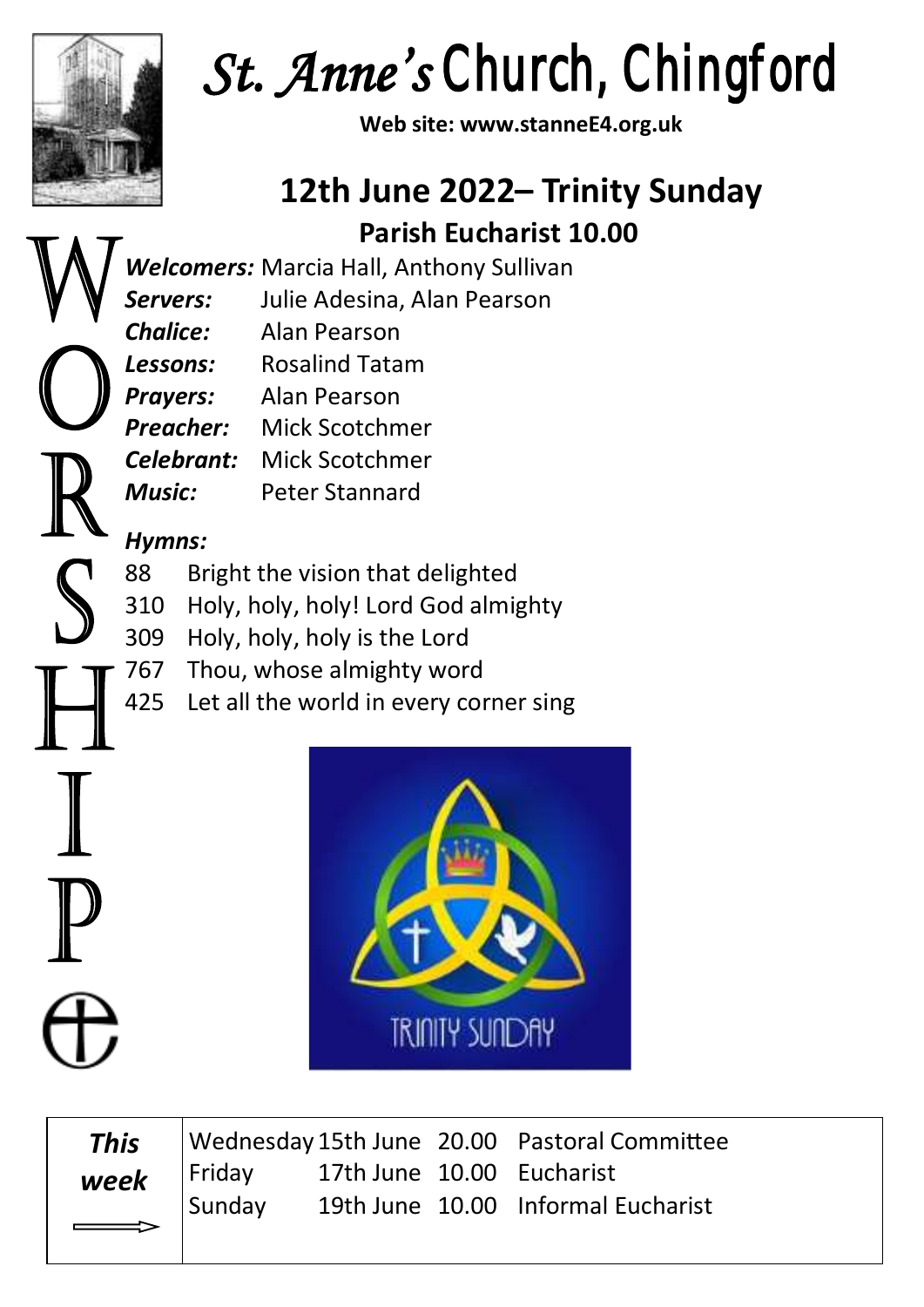Almighty and everlasting God, you have given us your servants grace, by the confession of a true faith, to acknowledge the glory of the eternal Trinity and in the power of the divine majesty to worship the Unity: keep us steadfast in this faith, that we may evermore be defended from all adversities; through Jesus Christ your Son our Lord, who is alive and reigns with you, in the unity of the Holy Spirit, one God, now and for ever.

#### **Old Testament Reading** *Proverbs 8.1-4,22-31*

#### *Collect Post Communion*

Almighty and eternal God,

you have revealed yourself as Father, Son and Holy Spirit,

and live and reign in the perfect unity of love: hold us firm in this faith,

that we may know you in all your ways and evermore rejoice in your eternal glory, who are three Persons yet one God, now and for ever.

<sup>1</sup>Does not wisdom call. and does not understanding raise her voice?  $2$ On the heights, beside the way, at the crossroads she takes her stand;  $3$ beside the gates in front of the town, at the entrance of the portals she cries out: <sup>4</sup>'To you, O people, I call, and my cry is to all that live.  $22$ The LORD created me at the beginning of his work, the first of his acts of long ago.  $23$ Ages ago I was set up, at the first, before the beginning of the earth.  $24$ When there were no depths I was brought forth, when there were no springs abounding with water.  $25B$ Before the mountains had been shaped, before the hills, I was brought forth –  $26$ when he had not yet made earth and fields, or the world's first bits of soil.  $27$ When he established the heavens, I was there, when he drew a circle on the face of the deep,  $28$ when he made firm the skies above, when he established the fountains of the deep,  $^{29}$ when he assigned to the sea its limit,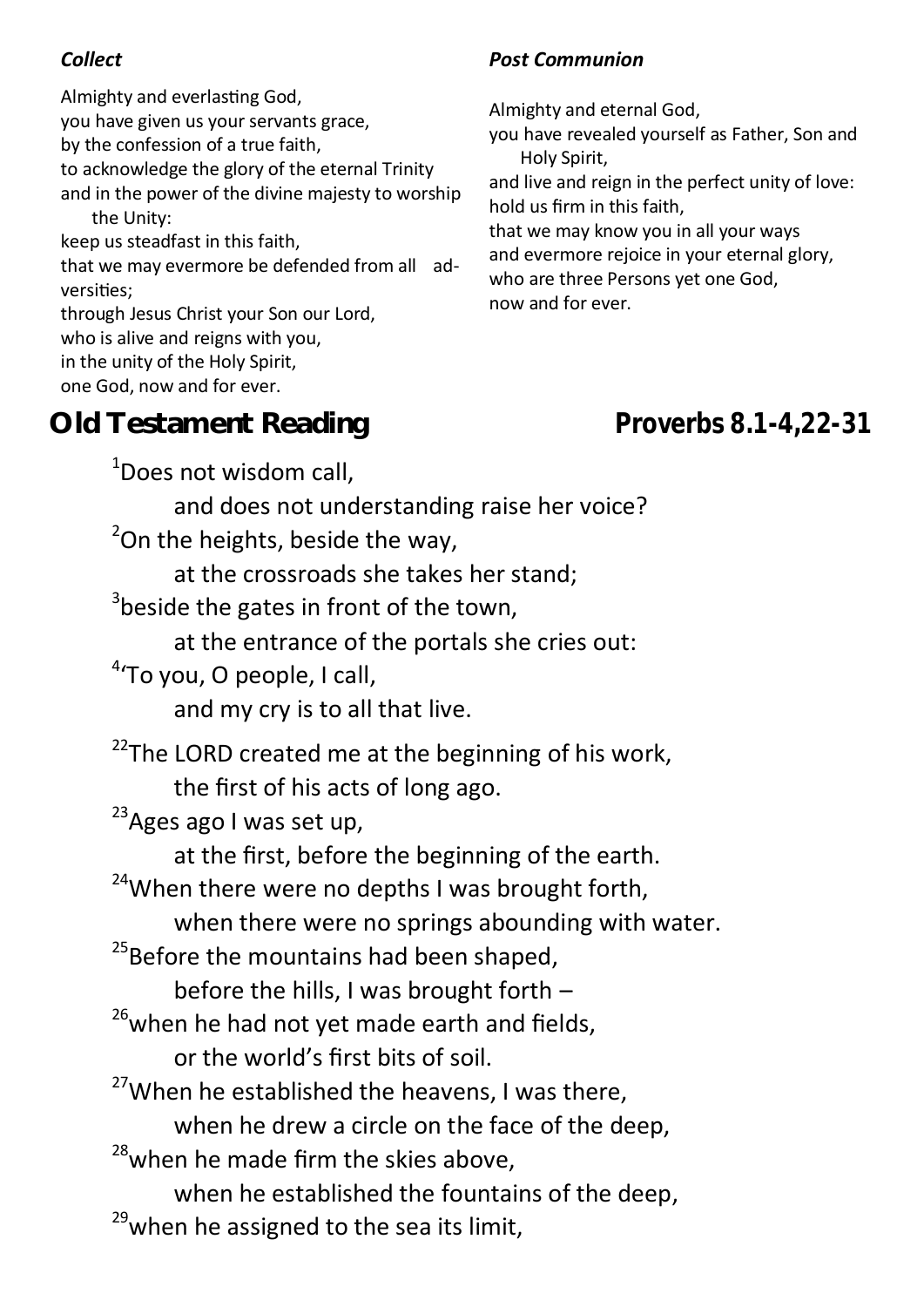so that the waters might not transgress his command, when he marked out the foundations of the earth,  $30$ <sup>30</sup>then I was beside him, like a master worker; and I was daily his delight, rejoicing before him always, <sup>31</sup>rejoicing in his inhabited world and delighting in the human race. This is the word of the Lord. *All* **Thanks be to God. New Testament Reading** *Romans 5.1-5*  $^1$ Since we are justified by faith, we have peace with God through our Lord

Jesus Christ, <sup>2</sup>through whom we have obtained access to this grace in which we stand; and we boast in our hope of sharing the glory of God. <sup>3</sup>And not only that, but we also boast in our sufferings, knowing that suffering produces endurance, <sup>4</sup>and endurance produces character, and character produces hope, <sup>5</sup>and hope does not disappoint us, because God's love has been poured into our hearts through the Holy Spirit that has been given to us.

This is the word of the Lord.

#### *All* **Thanks be to God.**

## *When the Gospel is announced the reader says*

Hear the gospel of our Lord Jesus Christ according to John.

## *All* **Glory to you, O Lord.**

Jesus said to his disciples:  $^{12}$ 'I still have many things to say to you, but you cannot bear them now.  $^{13}$ When the Spirit of truth comes, he will guide you into all the truth; for he will not speak on his own, but will speak whatever he hears, and he will declare to you the things that are to come.  $^{14}$ He will glorify me, because he will take what is mine and declare it to you.  $^{15}$ All that the Father has is mine. For this reason I said that he will take what is mine and declare it to you.'

This is the Gospel of the Lord.

## *All* **Praise to you, O Christ.**

**Gospel** *John 16.12-15*